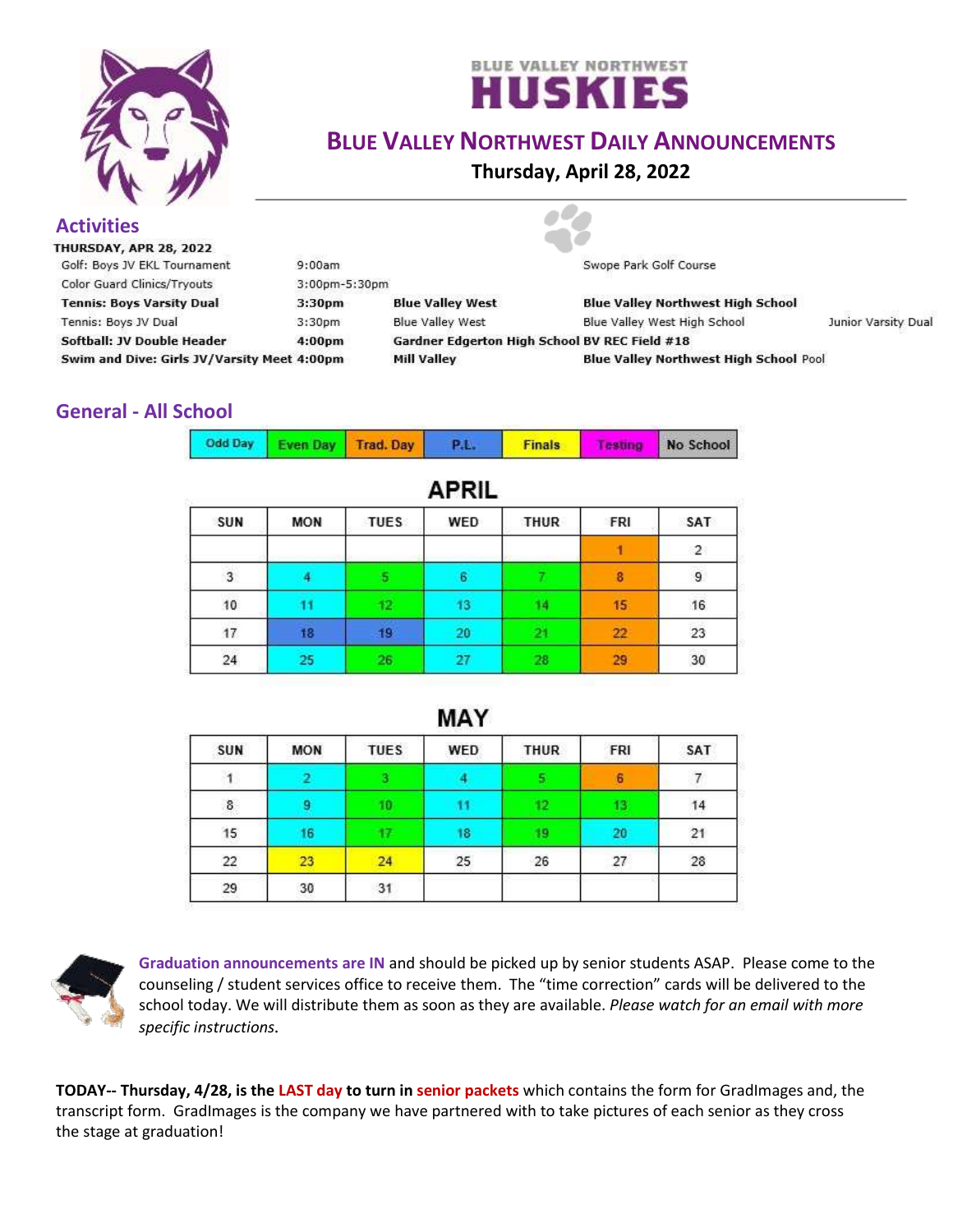The **National Art Honor Society** will be having a fundraiser during lunch this week. A five-dollar donation will get you a mini piece of art hand painted by NAHS members. All money raised will be donated to **Heart to Heart International** for **Ukraine Crisis** relief.



**Parents and students** – Allergy season has arrived. This is a reminder that the health room **DOES NOT** stock seasonal allergy medications. Students may

self-carry over the counter allergy medication at high school or dose before coming to school. Thanks! *–Becky Imlay, BVNW Nurse*

Check **Lost & Found in the Student Office**. There are over 50 jackets, sweatshirts, shoes, hats, and water bottles. All items remaining will be donated to charity in May.







**Counseling**